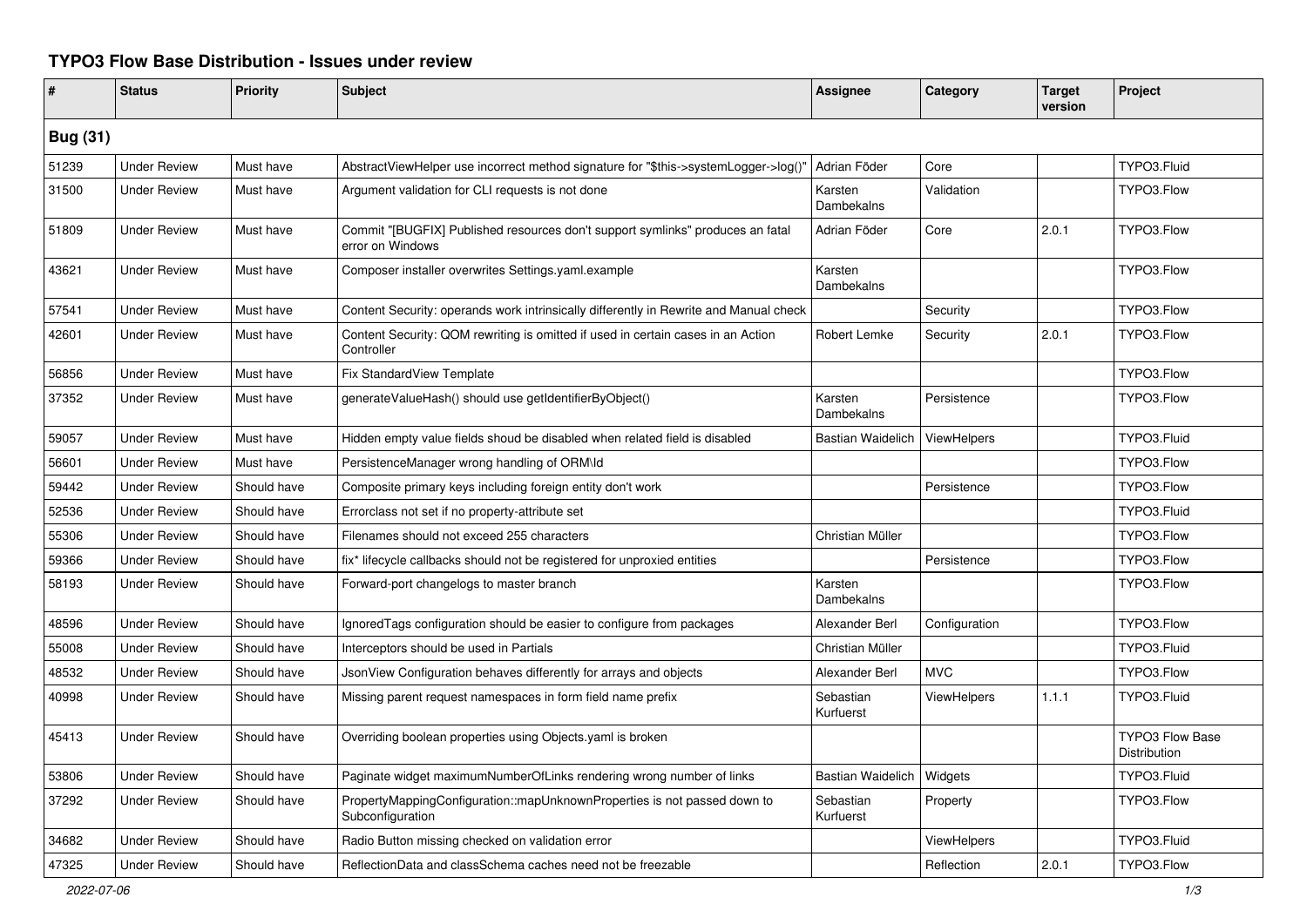| $\#$         | <b>Status</b>       | Priority    | <b>Subject</b>                                                                                            | <b>Assignee</b>              | Category      | <b>Target</b><br>version | Project                         |  |
|--------------|---------------------|-------------|-----------------------------------------------------------------------------------------------------------|------------------------------|---------------|--------------------------|---------------------------------|--|
| 46244        | <b>Under Review</b> | Should have | Remove call to PHP_BINDIR in CoreCommandController                                                        |                              |               |                          | TYPO3 Flow Base<br>Distribution |  |
| 46073        | <b>Under Review</b> | Should have | Scripts::executeCommand must be usable outsite of TYPO3.Flow                                              |                              |               |                          | TYPO3.Flow                      |  |
| 65424        | <b>Under Review</b> | Should have | SelectViewHelper must respect option(Value Label)Field for arrays                                         |                              | ViewHelpers   |                          | TYPO3.Fluid                     |  |
| 44234        | <b>Under Review</b> | Should have | selectViewHelper's sorting does not respect locale collation                                              |                              | ViewHelpers   | 2.1                      | TYPO3.Fluid                     |  |
| 49011        | <b>Under Review</b> | Should have | Support executing TYPO3. Flow inside a PHAR                                                               |                              |               |                          | TYPO3.Flow                      |  |
| 47006        | <b>Under Review</b> | Should have | widget identifier are not unique                                                                          |                              |               |                          | TYPO3.Fluid                     |  |
| 50888        | <b>Under Review</b> | Should have | WSOD by changing name of section and if Fluid caches are generated                                        |                              |               |                          | TYPO3.Fluid                     |  |
| Feature (18) |                     |             |                                                                                                           |                              |               |                          |                                 |  |
| 50115        | <b>Under Review</b> | Must have   | During the policy loading, we need to take care if class exist                                            | Dominique Feyer              | Security      |                          | TYPO3.Flow                      |  |
| 46257        | <b>Under Review</b> | Should have | Add escape sequence support for Fluid                                                                     |                              | Core          |                          | TYPO3.Fluid                     |  |
| 59672        | <b>Under Review</b> | Should have | Add support for Doctrine 2.5 embeddables                                                                  | Alexander Berl               | Persistence   |                          | TYPO3.Flow                      |  |
| 43346        | <b>Under Review</b> | Should have | Allow property mapping configuration via template                                                         | Karsten<br>Dambekalns        | ViewHelpers   | 2.1                      | TYPO3.Fluid                     |  |
| 29972        | <b>Under Review</b> | Should have | Configurable Redirects                                                                                    | Tim Kandel                   | MVC - Routing |                          | TYPO3.Flow                      |  |
| 52640        | <b>Under Review</b> | Should have | Create an UnlessViewHelper as opposite to the IfViewHelper                                                | Marc Neuhaus                 |               |                          | TYPO3.Fluid                     |  |
| 35030        | <b>Under Review</b> | Should have | Dynamic locale detection                                                                                  | Karsten<br><b>Dambekalns</b> | 118n          |                          | TYPO3.Flow                      |  |
| 54037        | <b>Under Review</b> | Should have | JsonView accepts encoding options                                                                         |                              | <b>MVC</b>    |                          | TYPO3.Flow                      |  |
| 60095        | <b>Under Review</b> | Should have | LockManager's LockHoldingStackPage should be configurable                                                 |                              | Configuration |                          | TYPO3.Flow                      |  |
| 47191        | <b>Under Review</b> | Should have | Make (property) Validators aware of parent class and the property they belong to                          |                              | Validation    |                          | TYPO3.Flow                      |  |
| 37373        | <b>Under Review</b> | Should have | Make annotation overrides / "injection" via Objects.yaml possible                                         | Marc Neuhaus                 | Configuration |                          | TYPO3.Flow                      |  |
| 45100        | <b>Under Review</b> | Should have | RequestDispatchingAspect should check if entry point can handle current request                           | Christopher<br>Hlubek        |               |                          | TYPO3.Flow                      |  |
| 49756        | <b>Under Review</b> | Should have | Select values by array key in checkbox viewhelper                                                         |                              |               |                          | TYPO3.Fluid                     |  |
| 48657        | <b>Under Review</b> | Should have | support HTTP_RANGE                                                                                        |                              |               |                          | TYPO3.Flow                      |  |
| 51676        | <b>Under Review</b> | Should have | Support of symlinks for Resources                                                                         |                              | Resource      |                          | TYPO3.Flow                      |  |
| 43424        | <b>Under Review</b> | Should have | Support subpackage when kickstarting model & repository                                                   | Karsten<br>Dambekalns        |               | 2.0.1                    | TYPO3.Kickstart                 |  |
| 37405        | <b>Under Review</b> | Should have | When changing a property wich is used in routing the Link-VH should direkt to the<br>new properties value |                              | MVC - Routing |                          | TYPO3.Flow                      |  |
| 55793        | <b>Under Review</b> | Could have  | Add Support for groupBy                                                                                   | Kerstin<br>Huppenbauer       | Persistence   |                          | TYPO3.Flow                      |  |